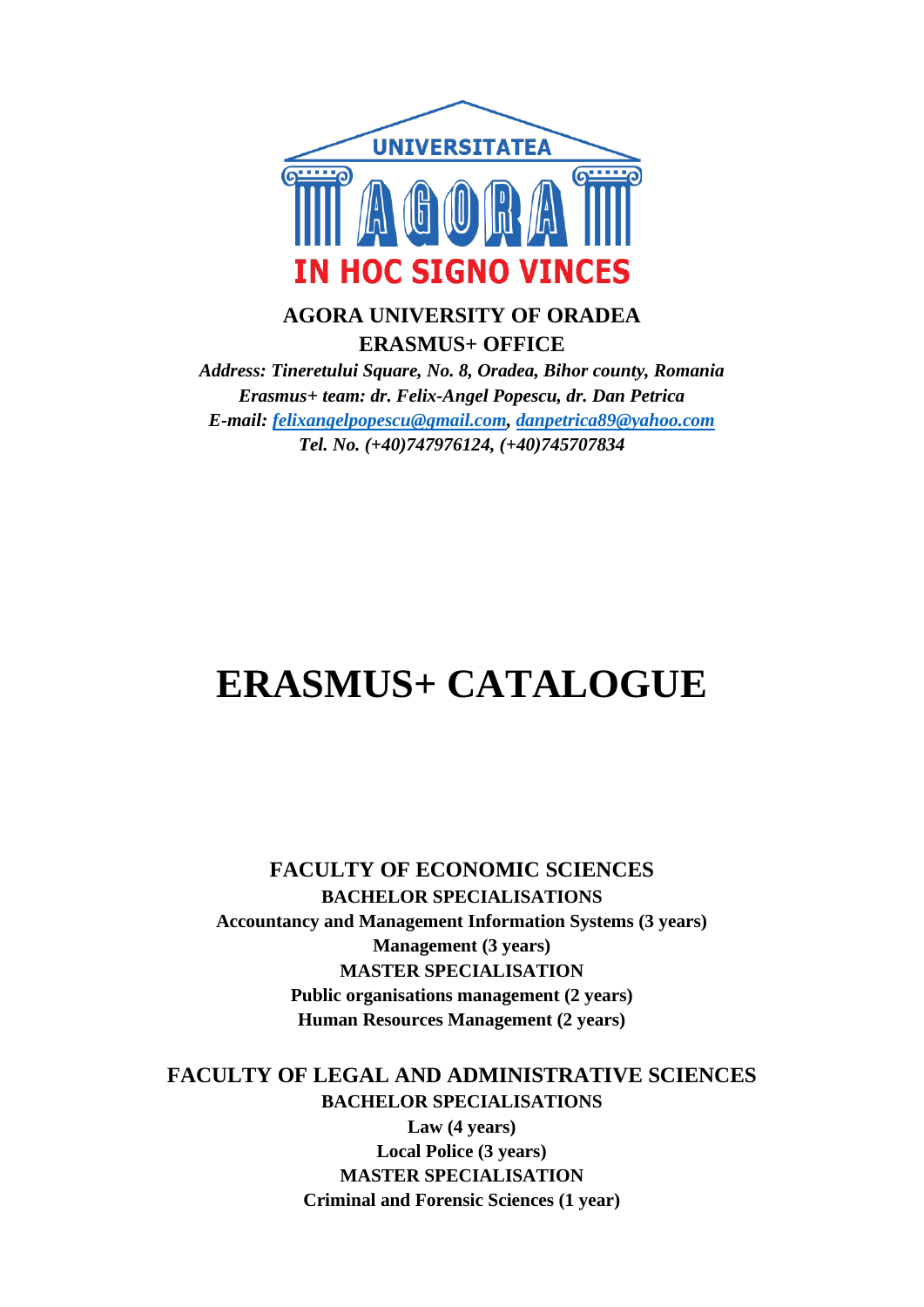## **General Notes**

*Before students can enroll at Agora University of Oradea, they need to be nominated by a sending University, with whom there is an Erasmus+ interinstitutional agreement in place. Please note that we do not provide accommodation for students, however we can offer information about existing accommodation in town, if requested.* 

## **The Application Process**

*Sending Universities have to nominate potential exchange students to Erasmus+ Office, by e-mail (addresses provided in the first page). If accepted by Agora University of Oradea, the Erasmus+ Office sends application forms to potential incoming students. Accepted Erasmus+ incoming students have to submit Learning Agreements for processing by the deadlines below. Then, the Erasmus+ Office sends out confirmation letters to Erasmus+ incoming students.*

## **Deadlines**

*For 1st semester – autumn term: Nominations from partner universities to be received by Erasmus+ Office by 15th July Application forms & Learning agreements to be received by Erasmus+ Office by 1st September For 2nd semester – spring term: Nominations from partner universities to be received by Erasmus+ Office by 15th December Application forms & Learning agreements to be received by Erasmus+ Office by 1st February*

## **Exceptionally, late applications are accepted, if nominations deadline is exceeded.**

| Orientative annual academic calendar |                     |                             |
|--------------------------------------|---------------------|-----------------------------|
| <b>1st Semester: Period</b>          | <b>Duration</b>     | <b>Activity description</b> |
| $04/10/2021 - 22/12/2021$            | 11 weeks $+$ 3 days | Teaching activity           |
| $23/12/2021 - 05/01/2022$            | 3 weeks             | Christmas holiday           |
| $06/01/2022 - 23/01/2022$            | $2 weeks + 2 days$  | Teaching activity           |
| $24/01/2022 - 13/02/2022$            | 3 weeks             | Examinations session        |
| $14/02/2022 - 20/02/2022$            | 1 week              | Re-sit examinations session |
| $14/02/2022 - 20/02/2022$            | 1 week              | Inter-semester holiday      |
| 2nd Semester: Period                 | <b>Duration</b>     | <b>Activity description</b> |
| 21/02/2022 - 13/04/2022              | 6 weeks $+3$ days   | Teaching activity           |
| $14/04/2022 - 27/04/2022$            | 2 weeks             | Easter holiday              |
| 28/04/2022 - 12/06/2022              | 7 weeks $+2$ days   | Teaching activity           |
| $13/06/2022 - 03/07/2022$            | 3 weeks             | Examinations session        |
| $04/07/2022 - 10/07/2022$            | 1 week              | Re-sit examinations session |
| 11/07/2022 -31/07/2022               | 11 weeks $+$ 3 days | Summer holiday / internship |
| 29/08/2022 - 11/09/2022              | 2 weeks             | Re-sit examinations session |
| $12/09/2022 - 25/09/2022$            | 2 weeks             | Completion of studies       |

*Although the courses offered by Agora University of Oradea are taught in Romanian, all of our teachers will give out assignments in English for incoming Erasmus+ students. Furthermore, the final assessment (based on either presentation, reports, essays, tests, etc., or a combination of these methods) will be in English.*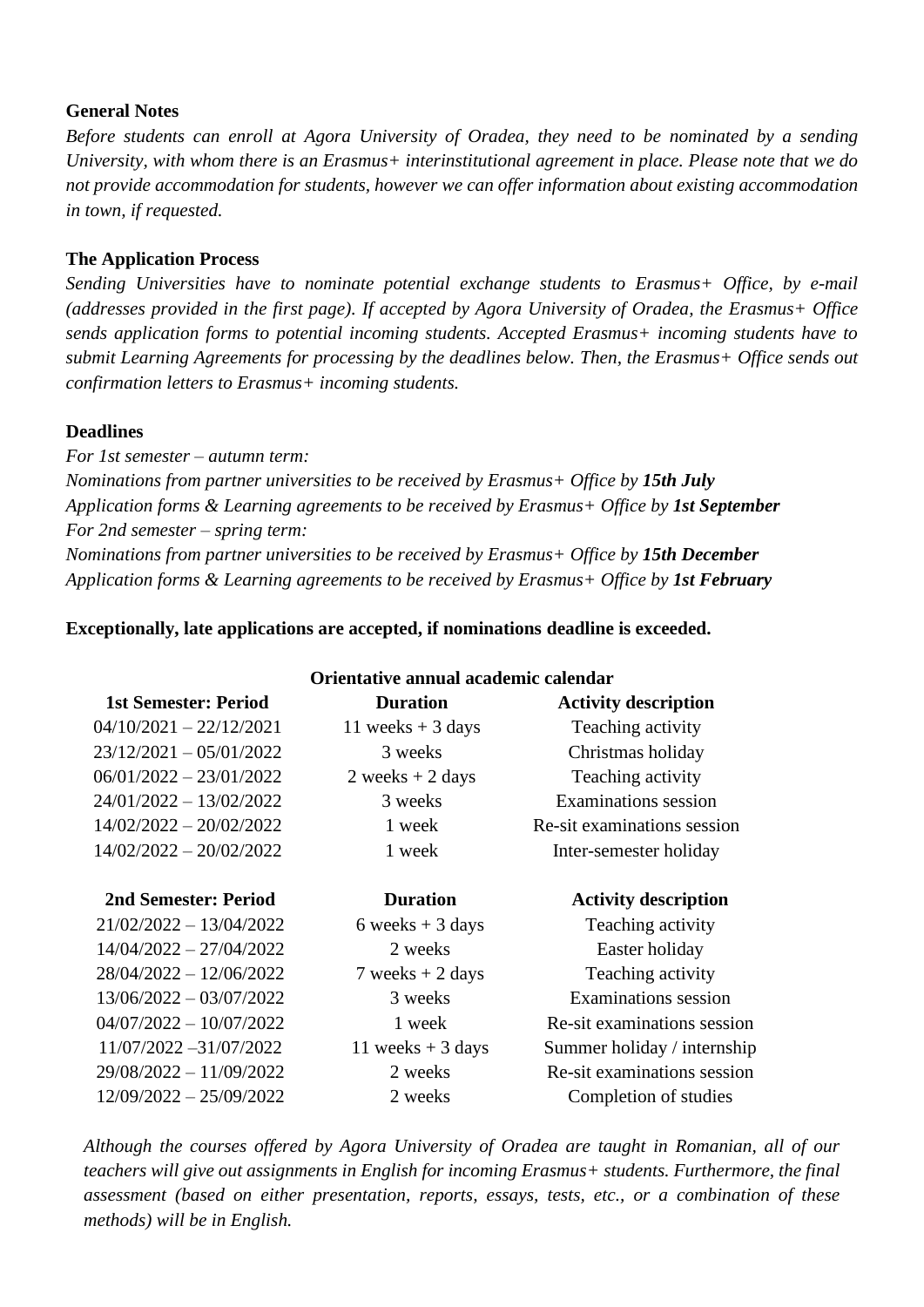## **FACULTY OF ECONOMIC SCIENCES BACHELOR DEGREE SPECIALISATIONS**

## **I. ACCOUNTANCY AND MANAGEMENT INFORMATION SYSTEMS (3 years)**

**1st Year**

1st Semester - Autumn term (30 ECTS credits)

• *Microeconomics (L3FO101 – 6 credits), Mathematics (L3FO102 – 6 credits), Informatics (L3FO103 – 6 credits), Finance (L3FO104 – 5 credits), Law (L3FO105 – 4 credits), Foreign language (English/French) (L3FO106 – 3 credits)*

2nd Semester – Spring term (30 ECTS credits)

• *Macroeconomics (L3FO208 – 6 credits), Management (L3FO209 – 6 credits), Accountancy Basics (L3FO210 – 6 credits), Statistics (L3FO211 – 5 credits), Sociology (L3FO212 – 4 credits), Communication in foreign language (L3FO213 – 3 credits)*

#### **2nd Year**

1st Semester – Autumn term (30 ECTS credits)

• *Financial accountancy I (L3SO314 – 6 credits), Decision assisting information systems (L3SO315 – 6 credits), Econometrics (L3SO316 – 5 credits), Marketing (L3SO317 – 5 credits), Fiscality (L3SO318 – 5 credits), Optional discipline I ((Community Law / Doctrine and deontology of accounting profession / Ethics and academic integrity) (L3CA319 – 3 credits)*

2nd Semester – Spring term (30 ECTS credits)

• *Financial accountancy II (L3SO421 – 7 credits), Financial management (L3SO422 – 7 credits), Data bases (L3SO423 – 6 credits), Internship (L3SO424 – 5 credits), Optional discipline II (Monetary economy / Prices and competitition) (L3SA425 – 5 credits)*

#### **3rd Year**

1st Semester – Autumn term (30 ECTS credits)

• *Financial control (L3SO526 – 5 credits), Accountancy of public institutions (L3SO527 – 5 credits), Financial – econometric analysis (L3SO528 – 5 credits), Management information systems (L3SO529 – 5 credits), Internal audit (L3SO530 – 4 credits), Optional discipline III (Accounting expertise and fiscal consultancy / Financial markets) (L3SA531 – 3 credits), Optional discipline IV (Computer programming / Accounting of credit institutions) (L3SA532 – 3 credits)*

2nd Semester – Spring term (30 ECTS credits)

• *Administration accountancy (L3SO633 - 6 credits), Administration control (L3SO634 - 6 credits), Bachelor thesis ellaboration methodology (L3SO635 - 4 credits), Financial audit (L3SO636 - 5 credits), Business management (L3SO637 – 5 credits), Optional discipline V (Consolidated accounting / Financial systems and reporting) (L3SA638 - 4 credits)*

#### **II. MANAGEMENT (3 years)**

**1st Year** 

1st Semester - Autumn term (30 ECTS credits)

• *Microeconomics (L2FO101 – 6 credits), Mathematics (L2FO102 – 6 credits), Informatics (L2FO103 – 6 credits), Finance (L2FO104 – 5 credits), Law (L2FO105 – 4 credits), English (L2FO106 – 3 credits)*

2nd Semester – Spring term (30 ECTS credits)

• *Macroeconomics (L2FO208 - 6 credits), Management (L2FO209 - 6 credits), Accountancy Basics (L2FO210 - 6 credits), Statistics (L2FO211 - 5 credits), Sociology (L2CO212 - 4 credits), Busines communication in foreign language (L2CO213 - 3 credits)*

#### **2nd Year**

1st Semester – Autumn term (30 ECTS credits)

• *Supply and sale management (L2SO314 - 6 credits), Production management (L2SO315 - 6 credits), Financial accountancy (L2SO316 - 5 credits), Econometrics (L2FO317 - 5 credits), Marketing (L2FO318 - 5 credits), Optional discipline I (Community Law / Labor Law / Ethics and academic integrity) (L2CA319 - 3 credits)*

2nd Semester – Spring term (30 ECTS credits)

• *Innovation management (L2SO421 - 5 credits), Services management (L2SO422 - 5 credits), Enterprise finances (L2SO423 - 5 credits), Enterprise economics (L2SO424 - 5 credits), Data bases for management (L2SO425 - 5 credits), Internship (L2SO426 - 3 credits), Optional discipline II (Urban development and planning / Environmental management) (L2RA427 - 2 credits)*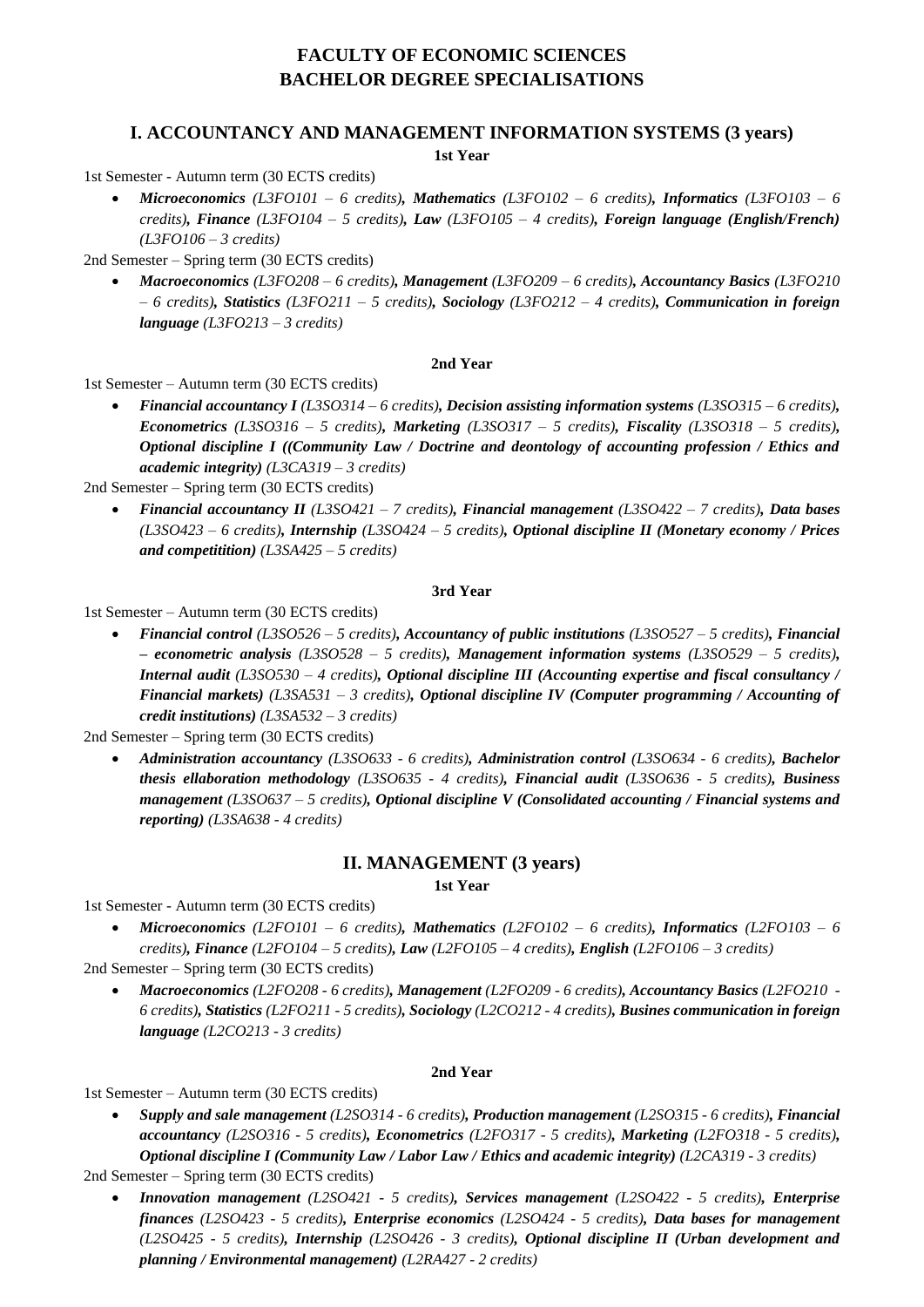#### **3rd Year**

1st Semester – Autumn term (30 ECTS credits)

• *Human resource management (L2SO528 - 6 credits), Strategic management (L2SO629 - 6 credits), Economic projects (L2SO530 - 6 credits), Business communication and negotiation (L2SO531 - 5 credits), Economicfinancial analysis (L2SO532 - 5 credits), Optional discipline III (Quality management / Operational management) (L2SA533 - 2 credits)*

2nd Semester – Spring term (30 ECTS credits)

• *Organizational behavior (L2SO634 - 7 credits), Project management (L2SO635 - 7 credits), International management (L2SO636 - 7 credits), Bachelor thesis elaboration methodology (L3SO537 - 5 credits), Optional discipline IV (Small business management / Audit) (L2SA638 - 4 credits)*

## **MASTER DEGREE SPECIALISATIONS**

## **I. PUBLIC ORGANISATIONS MANAGEMENT (2 years)**

1st Semester - Autumn term (30 ECTS credits)

• *Strategic management in the public sector (M4APO101 - 6 credits), Performance management in public affairs (M4APO102 - 6 credits), Law and public affairs (M4APO104 - 6 credits), Ethics and academic integrity (M4APO103 - 6 credits), Optional discipline I (Modern instruments of public policies analysis / Negotiation principles and tactics) (M4SIA105 - 6 credits)*

2nd Semester – Spring term (30 ECTS credits)

• *Organizations and human resources management (M4APO206 - 8 credits), Management of non-profit organization (M4APO207 - 8 credits), E-governance (M4APO208 - 7 credits), Qualitative and quantitative research methods in the public sector (M4APO209 - 7 credits)*

#### **2nd Year**

1st Semester – Autumn term (30 ECTS credits)

• *Quality management in the public sector (M4APO310 - 7 credits), Comparative analysis of public policies (M4APO311 - 7 credits), Program design and evaluation for the public sector (M4SIO312 - 7 credits), Internship (M4SIO314 - 3 credits), Optional discipline II (Accountancy and audit of public institutions / Economic analysis of public decisions) (M4SIA313 - 6 credits)*

2nd Semester – Spring term (30 ECTS credits)

• *Public acquisitions management (M4SIO415 - 7 credits), Project management for investments in the public sector (M4APO416 - 7 credits), Public financial management (M4APO417 - 7 credits), Business ethics (M4SIO418 - 6 credits), Master dissertation elaboration stage (M4SIO419 - 3 credits),*

#### **II. HUMAN RESOURCES MANAGEMENT (2 years)**

**1st Year** 

1st Semester - Autumn term (30 ECTS credits)

• *Human resources and organizational change (M2APO101 - 6 credits), Continuous preparation and management of career (M2APO102 - 6 credits), Labor relations and community labor law (M2APO103 - 6 credits), Ethics and academic integrity (M2APO104 - 6 credits), Optional discipline I (European public policies / Analysis and diagnostic of human resources) (M2APO105 - 6 credits)*

2nd Semester – Spring term (30 ECTS credits)

• *Decisional simulations (M2APO206 - 6 credits), Human resources strategies and policies (M2APO207 - 6 credits), Motivation of human resources and professional performance (M2SIO2018 - 6 credits), International human resources management (M2APO209 - 6 credits), Communication and conflict management (M2APO210 - 6 credits)*

#### **2nd Year**

1st Semester – Autumn term (30 ECTS credits)

• *Management of human resources development projects (M2APO311 - 8 credits), Methods and techniques of human resources evaluation (M2APO312 - 7 credits), Sustainable development of human resources (M2APO313 - 6 credits), Internship (M2SIA314 - 6 credits), Optional discipline II (Human resources audit / Comparative human resources management) (M2SIO315 - 3 credits)*

2nd Semester – Spring term (30 ECTS credits)

• *Organizational culture and managerial behavior (M2SIO416 - 8 credits), Management of workgroups (M2APO417 - 7 credits), Organizational negotiations techniques (M2APO418 - 7 credits), Scientific research (M2SIO419 - 4 credits), Master dissertation elaboration stage (M2SIO420 - 4 credits)*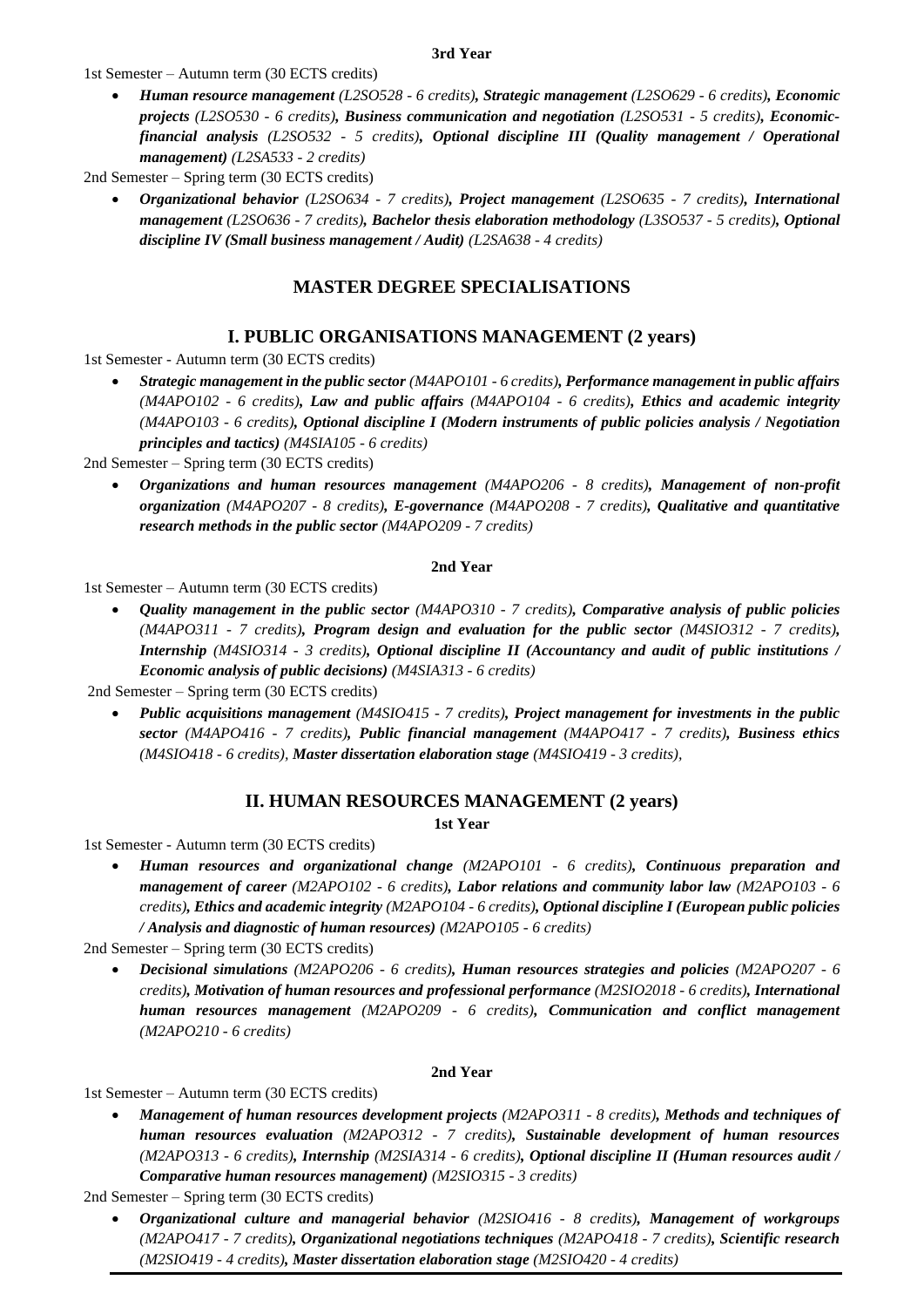## **FACULTY OF LEGAL AND ADMINISTRATIVE SCIENCES BACHELOR DEGREE SPECIALISATIONS**

## **I. LAW (4 years)**

**1st Year** 

1st Semester - Autumn term (30 ECTS credits)

• *Constitutional law and political institutions (L1FO101 - 6 credits), General theory of law (L1FO102 - 6 credits), Civil law. General theory (L1FO103 - 6 credits), European Union law (L1SO104 - 6 credits), Optional discipline I (Informatics applied to law / Legal philosophy) (L1CA106 - 3 credits), Optional discipline II (English / French) (L1CA107 - 3 credits)*

2nd Semester – Spring term (30 ECTS credits)

• *Civil law. Persons (L1FO210 – 6 credits), Roman law (L1FO211 – 6 credits), History of the law and the state (L1FO212 – 6 credits), Optional discipline III (Economics / Legal logic) (L1CA213 – 5 credits), Optional discipline IV (Legal sociology / Organization and ethics of the legal profession) (L1CA214 – 4 credits), Optional Discipline V (Initiation in the methodology of scientific research) (L1CA213 – 3 credits)*

#### **2nd Year**

1st Semester – Autumn term (30 ECTS credits)

• *Criminal law. General part (L1FO317 – 6 credits), Civil law. Real rights (L1FO318 – 6 credits), International relations and organizations (L1SO319 – 6 credits), Optional discipline VI (Criminology / Diplomatic and consular law) (L1SA320 – 5 credits), Optional discipline VII (Law of communications and new technologies / Notary law) (L1SA321 – 4 credits), Optional discipline VIII (English in the field of legal sciences / French in the field of legal sciences) (L1SA322 – 3 credits)*

2nd Semester – Spring term (30 ECTS credits)

• *Civil law. Obligations theory (L1FO424 – 6 credits), Administrative law (L1FO425 – 6 credits), Environmental law (L1SO426 – 6 credits), International public law (L1SO427 – 6 credits), Optional discipline IX (Comparative law and systems of law / Consumer law) (L1SA428 – 6 credits)*

#### **3rd Year**

1st Semester – Autumn term (30 ECTS credits)

• *Civil procedural law (L1SO531 – 6 credits), Criminal law. Special part (L1FO532 – 6 credits), Civil law. Special contracts (L1FO533 – 6 credits), Family law (L1SO534 – 6 credits), Optional discipline X (Financial and fiscal law / Real estate advertising) (L1CA535 – 6 credits)*

2nd Semester – Spring term (30 ECTS credits)

• *Criminal procedural law (L1SO638 – 6 credits), Civil law. Successions (L1FO639 – 6 credits), Transport law (L1SO640 – 6 credits), Criminal enforcement law (L1SO641 – 6 credits), Optional discipline XI (Management / Economic and Monetary Union) (L1SA642 – 6 credits)*

#### **4th Year**

1st Semester – Autumn term (30 ECTS credits)

• *Labor law and social security (L1SO744 - 6 credits) Commercial law (L1SO745 - 6 credits) Private international law (L1SO746 - 6 credits), International protection of human rights (L1SO747 - 5 credits), Internship (L1SO748 - 3 credits), Optional discipline XII (Forensic medicine / Banking law) (L1SA749 - 4 credits)*

2nd Semester – Spring term (30 ECTS credits)

• *Forensics (L1SO850 - 6 credits), International commercial law (L1SO851 - 6 credits), Social and material community law (L1SO852 - 6 credits), Intellectual property law (L1SO853 - 6 credits), Internship (L1SO854 - 3 credits), Optional discipline XIII (Bioethics / Competition law) (L1SO855 – 3 credits)*

#### **II. LOCAL POLICE (2 years)**

**1st Year** 

1st Semester - Autumn term (30 ECTS credits)

• *Constitutional law (L5FO101 - 6 credits), Administration science (L5FO102 – 6 credits), Informatics applied in public administration (L5FO103 – 5 credits), Techniques and methods of public decision adoption (L5SO104 – 4 credits), Foundations of European governance (L5SO105 – 3 credits), Civil law (L5CO106 – 2 credits),*